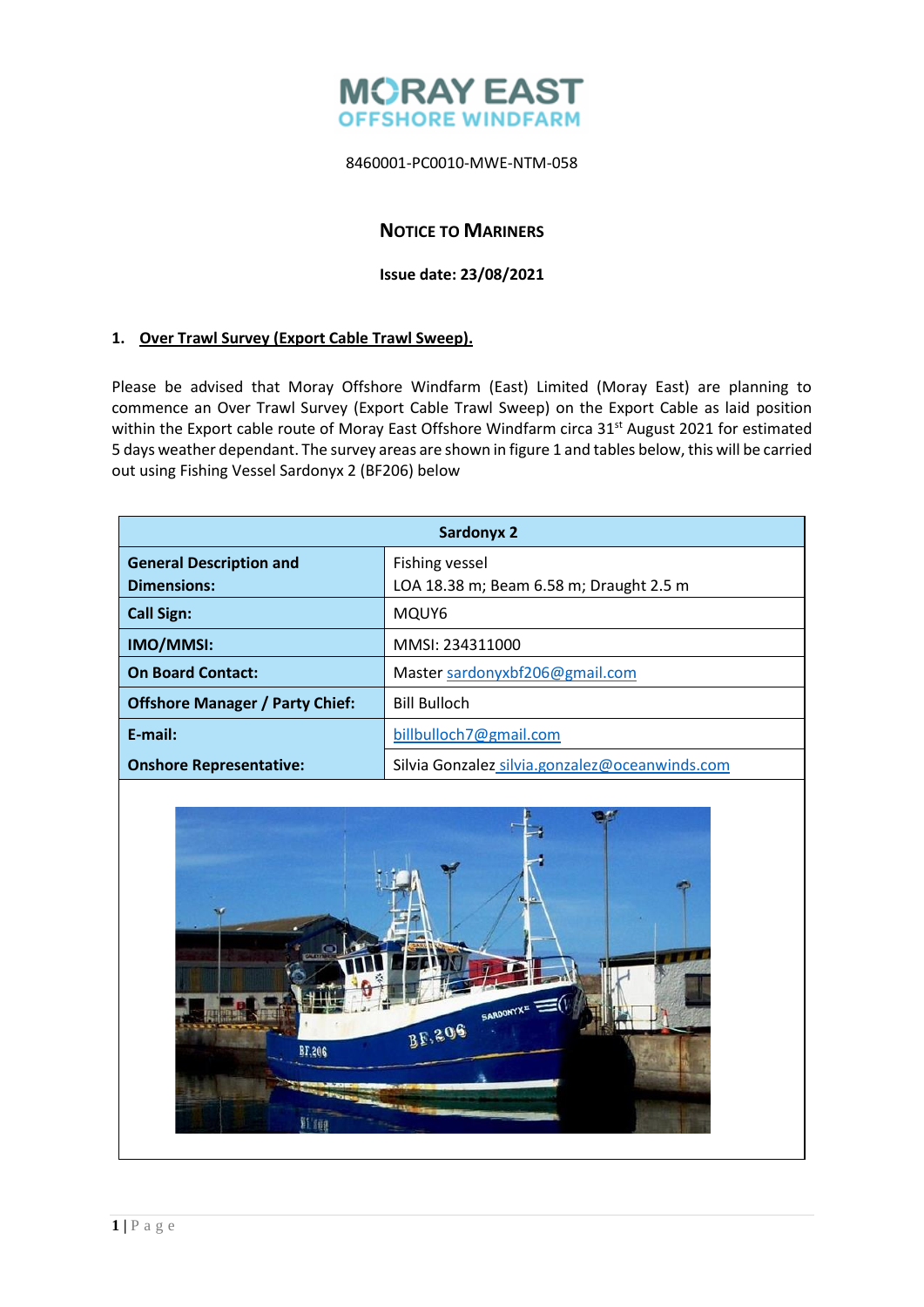

#### **Figure 1. Over Trawl area coverage**



**Tables showing Over Trawl areas.**

| SECTION 1 SQUID |               |             |              |
|-----------------|---------------|-------------|--------------|
| <b>Position</b> |               | Course      |              |
| 57° 41.950'N    | 002° 32.960'W | $270^\circ$ | $90^{\circ}$ |
| 57° 42.110'N    | 002° 33.040'W | $270^\circ$ | $90^{\circ}$ |
| 57° 42.270'N    | 002° 33.150'W | $270^\circ$ | $90^{\circ}$ |

| <b>SECTION 2 SQUID</b> |                        |             |              |
|------------------------|------------------------|-------------|--------------|
| Position               |                        | Course      |              |
| 57° 46.410'N           | 002° 36.210'W          | $270^\circ$ | $90^{\circ}$ |
| 57° 46.290'N           | 002° 35.930'W          | $270^\circ$ | $90^{\circ}$ |
| 57° 46.350'N           | 002° 36.440'W          | $270^\circ$ | $90^{\circ}$ |
| <b>SECTION 9 SQUID</b> |                        |             |              |
|                        | Position               | Course      |              |
| 57° 52.970'N           | 002° 40.000'W          | $270^\circ$ | $90^{\circ}$ |
| 57° 53.250'N           | 002° 40.000'W          | $270^\circ$ | $90^{\circ}$ |
| 57° 53.750'N           | $002^{\circ}$ 40.000'W | $270^\circ$ | $90^{\circ}$ |
| 57° 54.340'N           | $002^{\circ}$ 40.000'W | $270^\circ$ | $90^{\circ}$ |
| 57° 55.370'N           | $002^{\circ}$ 40.000'W | $270^\circ$ | $90^{\circ}$ |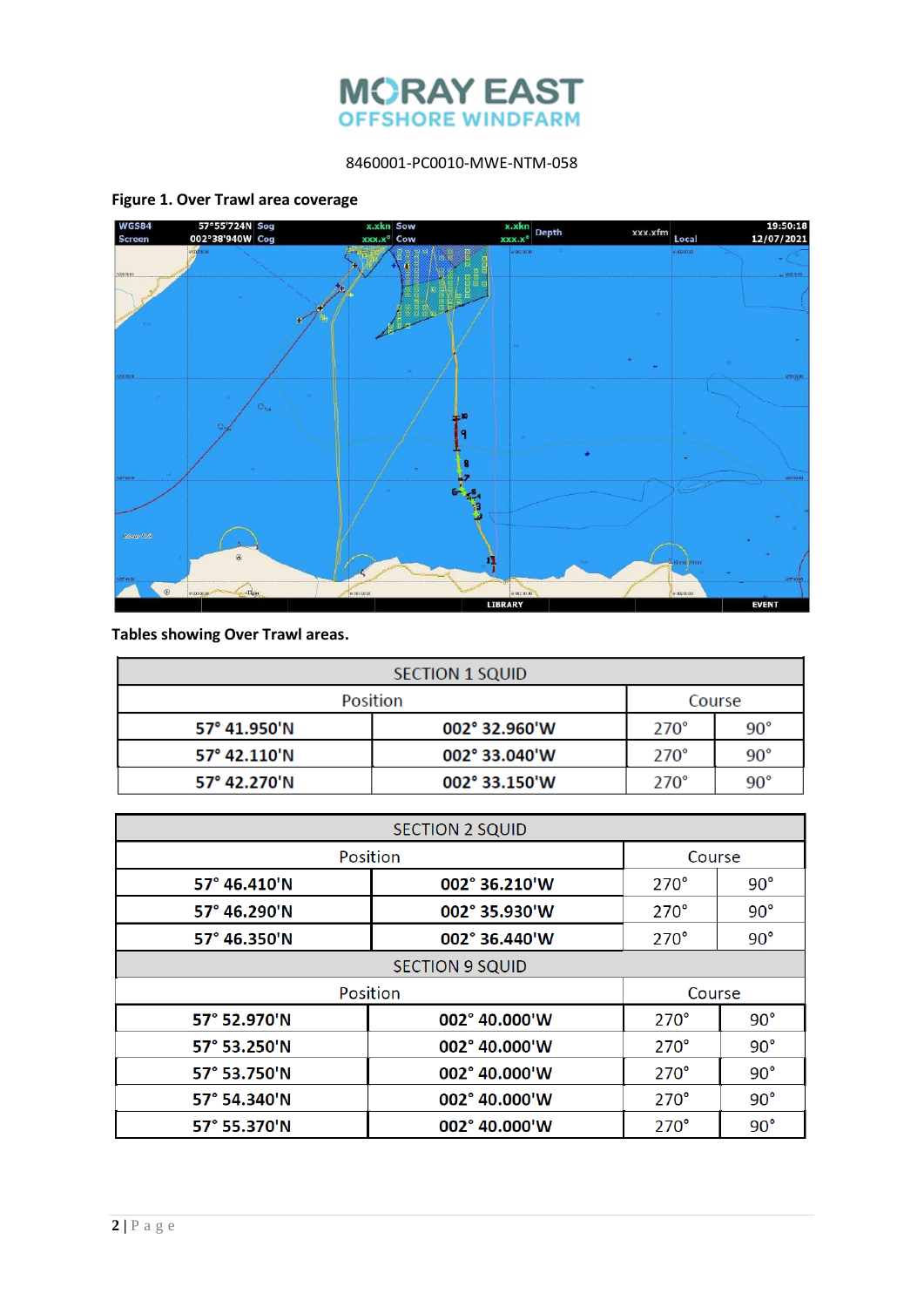

| <b>SECTION 3 PRAWN</b> |               |             |               |
|------------------------|---------------|-------------|---------------|
| Position               |               | Course      |               |
| 57° 46.630'N           | 002° 36.340'W | $270^\circ$ | $90^{\circ}$  |
| 57° 47.020'N           | 002° 36.490'W | $270^\circ$ | $90^{\circ}$  |
| 57° 47.200'N           | 002° 36.570'W | $270^\circ$ | $90^{\circ}$  |
| 57° 47.435'N           | 002° 36.670'W | $250^\circ$ | $70^{\circ}$  |
| 57° 47.480'N           | 002° 36.690'W | $250^\circ$ | $70^{\circ}$  |
| <b>SECTION 4 PRAWN</b> |               |             |               |
|                        | Position      | Course      |               |
| 57° 47.900'N           | 002° 37.100'W | $225^\circ$ | 45°           |
| 57° 48.190'N           | 002° 37.520'W | $190^\circ$ | $10^{\circ}$  |
| <b>SECTION 5 PRAWN</b> |               |             |               |
|                        | Position      | Course      |               |
| 57° 48.550'N           | 002° 38.240'W | $290^\circ$ | $110^{\circ}$ |

|                         | <b>SECTION 6 PRAWN</b> |             |               |  |
|-------------------------|------------------------|-------------|---------------|--|
| Position                |                        |             | Course        |  |
| 57° 48.770'N            | $002^{\circ}$ 38.700'W | $270^\circ$ | $90^{\circ}$  |  |
| 57° 48.870'N            | 002° 38.800'W          | $270^\circ$ | $90^{\circ}$  |  |
| 57° 48.920'N            | 002° 38.840'W          | $270^\circ$ | $90^{\circ}$  |  |
| 57° 49.000'N            | 002° 38.720'W          | $250^\circ$ | $70^{\circ}$  |  |
| <b>SECTION 7 PRAWN</b>  |                        |             |               |  |
|                         | <b>Position</b>        | Course      |               |  |
| 57° 50.060'N            | 002° 39.030'W          | $290^\circ$ | $110^{\circ}$ |  |
| <b>SECTION 8 PRAWN</b>  |                        |             |               |  |
|                         | Position               | Course      |               |  |
| 57° 51.000'N            | 002° 39.430'W          | $270^\circ$ | $90^{\circ}$  |  |
| 57° 51.250'N            | 002° 39.490'W          | $270^\circ$ | $90^{\circ}$  |  |
| 57° 51.600'N            | 002° 39.580'W          | $270^\circ$ | $90^{\circ}$  |  |
| 57° 51.900'N            | 002° 39.490'W          | $250^\circ$ | $70^{\circ}$  |  |
| <b>SECTION 10 PRAWN</b> |                        |             |               |  |
|                         | Position               | Course      |               |  |
| 57° 56.100'N            | 002° 40.000'W          | $225^\circ$ | $45^{\circ}$  |  |